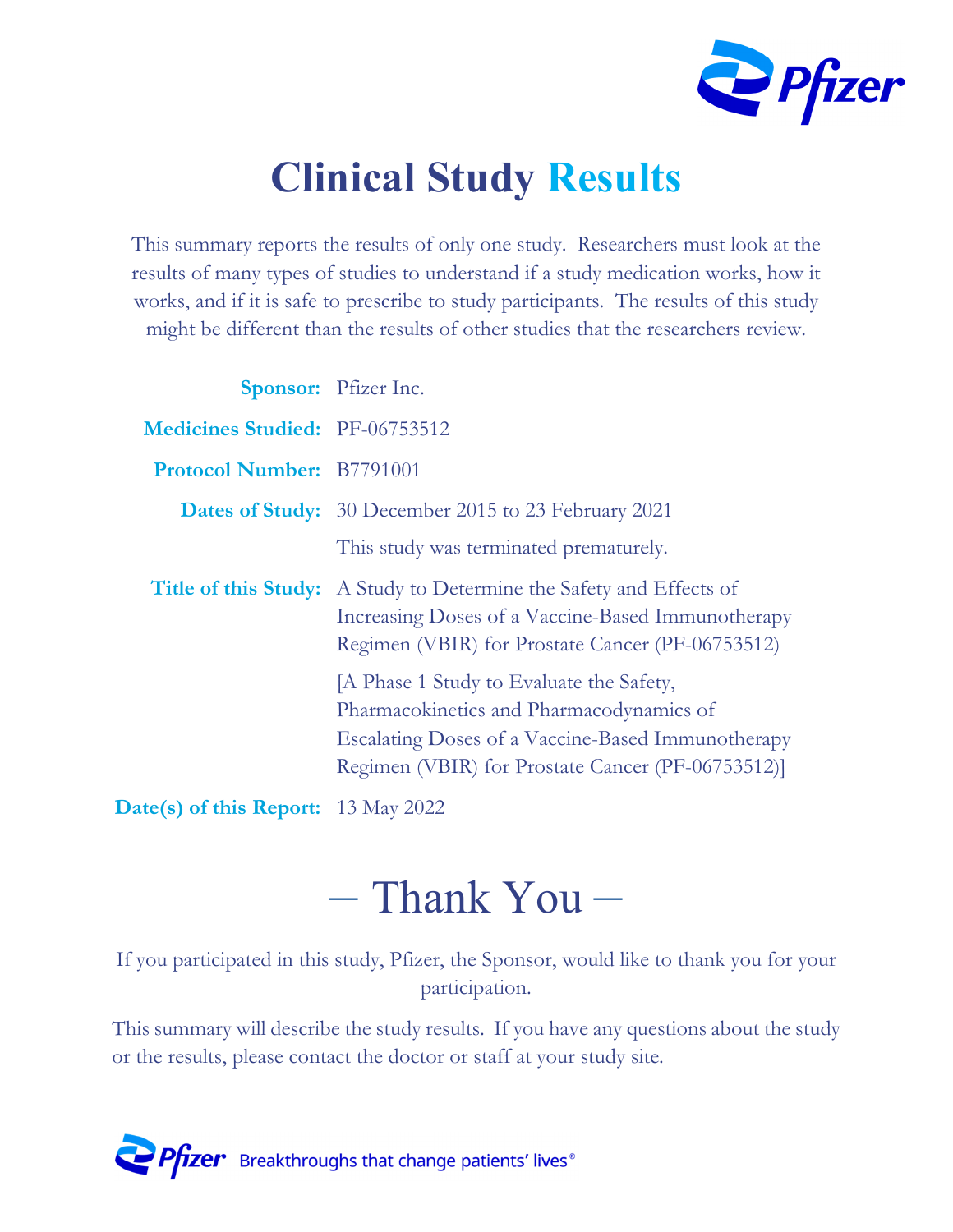

# **Why was this study done?**

### **What is prostate cancer?**

Prostate cancer is a common cancer in men that occurs in the prostate. The prostate is a small walnut-sized gland located beneath the bladder. Prostate cancer is the most common cancer in American men (except for skin cancers). Prostate cancer may cause no signs or symptoms in its early stages and if detected early, when it's still confined to the prostate gland, has the best chance for successful treatment. However, when it has spread to other parts of the patient's body (known as metastatic cancer), the chance of survival decreases. Most prostate cancer cells need androgens (male sex hormones) to grow. Treatments that target hormones decrease the androgen levels or block them thereby decreasing the prostate cancer cells' growth.

Treatments for prostate cancer includes:

- surgically removing the cancer or testicles (surgical castration)
- radiotherapy
- androgen-deprivation therapy to decrease the androgen levels, also known as chemical castration
- anti-androgen medications to stop androgens from working inside the prostate cancer cells

#### **What is PF-06753512?**

Immunotherapy is a type of cancer therapy that helps the body's immune system fight cancer. There are 2 types of immunotherapies that are currently available for men with advanced prostate cancer: vaccines and medications. PF-06753512 or prostate cancer vaccine-based immunotherapy regimen (VBIR) combines a two-part immunotherapy vaccine (PF-06755992 or adenovirus C68) and plasmid DNA [pDNA (PF-06755990)] with injections of an immunotherapy medication (tremelimumab

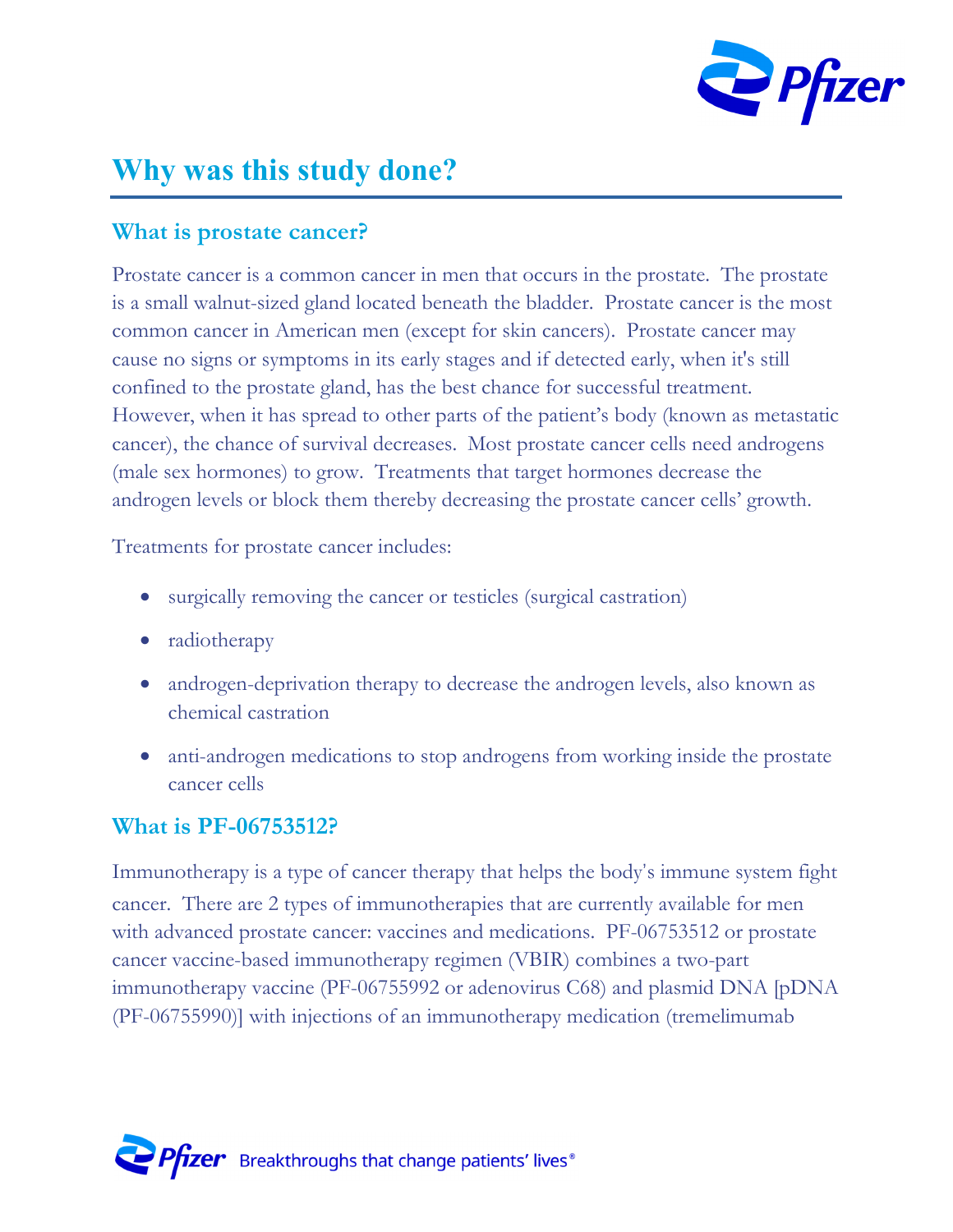

alone or with PF-06801591) to activate the immune system's ability to fight the prostate cancer cells.

PF-06755992 is an adenovirus vaccine which uses 3 antigens that are specific for prostate cancer. These antigens are prostate specific antigen (PSA), prostate specific membrane antigen (PSMA) and prostate stem cell antigen (PSCA). A vaccination boost called pDNA or PF-06755990 delivers the PSA, PSMA and PSCA antigens to the immune system. The pDNA boost was administered using a device called the intramuscular TriGrid Delivery System (TDS-IM). The TDS-IM device "opened the pathway" into the cells, which allowed the pDNA to get into the cell.

Tremelimumab is a monoclonal antibody which is a laboratory-made protein that mimics or boosts the immune system's ability to fight off harmful pathogens. The immunotherapy vaccines teach the immune system what cancer cells look like so the immune system can find and kill them. The immunotherapy medications are known as checkpoint inhibitors. Cancer cells sometimes use molecules on cells called immune checkpoints to avoid attack by the immune system. Checkpoint inhibitors block these molecules so the immune system can find and kill the cancer cells.

#### **What was the purpose of this study?**

The purpose of this research study was to learn about the safety and effects of VBIR, and when VBIR is given together with PF-06801591 in participants whose disease progressed after treatment with hormone medications such as abiraterone or enzalutamide (medications that are approved for the treatment of advanced or metastatic prostate cancer). Researchers also wanted to determine if VBIR and its combination with PF-06801591 has manageable side effects and provides long-term cancer control in men with prostate cancer. A "side effect" is something (expected or unexpected) that you feel was caused by a medicine or treatment you take.

#### **Researchers wanted to know:**

**What side effects did participants have during the study?**

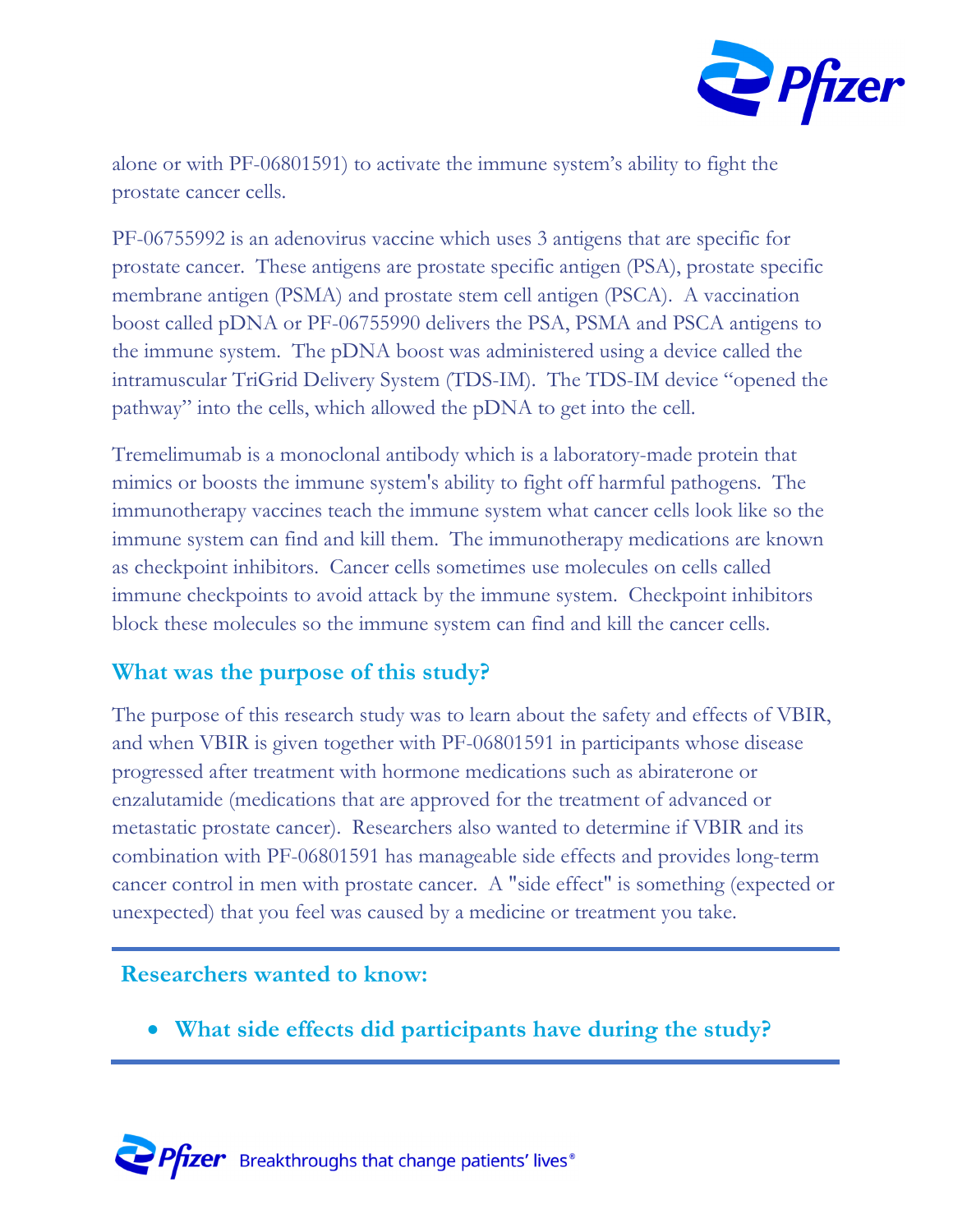

- **Was the VBIR safe in combination with PF-06801591 and did the participants tolerate it?**
- **Were there any Dose-Limiting Toxicities (DLTs)**
- **What doses from Part A of the study should be used in Part B of the study (see Figure 1)?**

# **What happened during the study?**

#### **How was the study done?**

Figure 1 below shows Part A – Dose Escalation and Part B – Dose Expansion. Researchers tested increasing doses and combinations of VBIR components (PF-06755992, pDNA, tremelimumab) and PF-06801591 on participants to learn how the VBIR and PF-06801591 acted in the body. The cohorts (grouping) and dosing of the VBIR and PF-06801591 for the participants is shown.

Participants were divided into groups to test the safety of VBIR and PF-06801591:

Group 1: Participants with metastatic castration-resistant prostate cancer (mCRPC) who had not taken anti-androgens or had cancer that did not respond to anti-androgens. mCRPC is an advanced form of prostate cancer that does not respond to other treatments and has spread to other parts of the body.

Group 2: Participants with non-metastatic hormone sensitive prostate cancer (HSPC) who had a biochemical relapse (rising PSA levels) before receiving androgen-deprivation therapy.

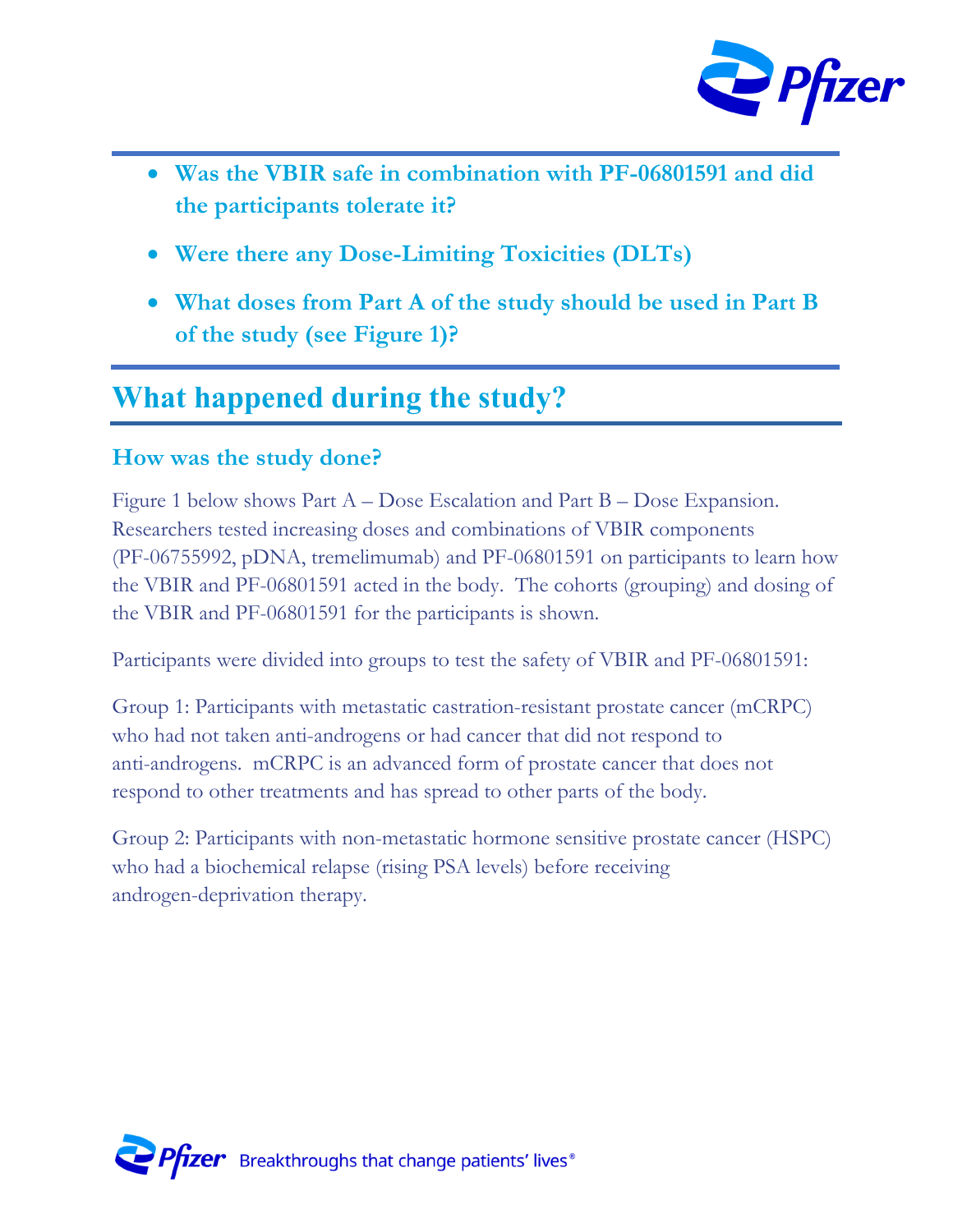



#### **Figure 1. Overall study design**

### **Where did this study take place?**

The Sponsor ran this study at 10-12 different research locations in the United States (US).

### **When did this study take place?**

It began 30 December 2015 and ended 23 February 2021.

### **Who participated in this study?**

The study included participants who met the inclusion criteria such as men over the age of 18 years, a diagnosis of prostate cancer, and those without any serious liver, adequate bone marrow or kidney problems.

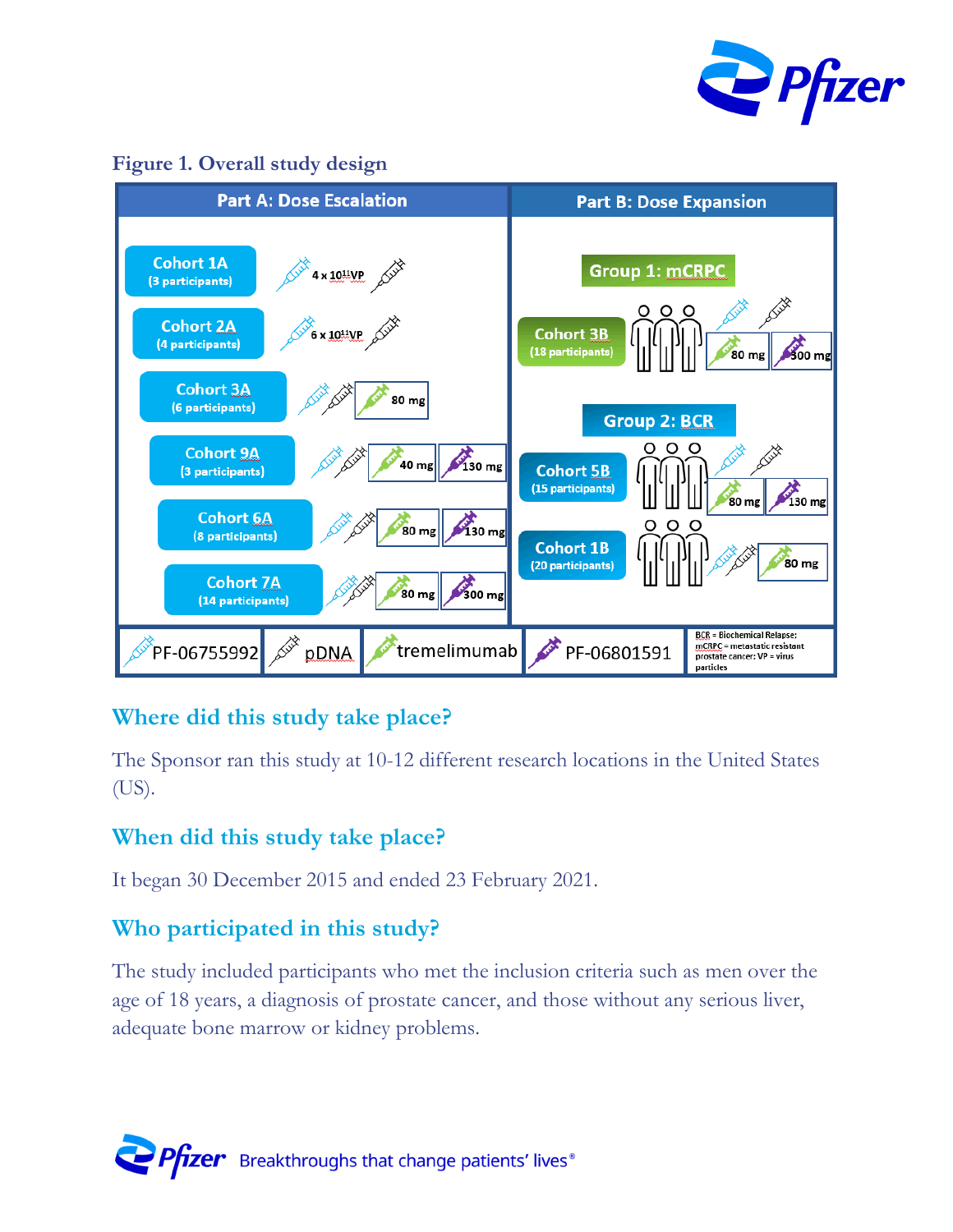

A total of 91 men participated.

All participants were between the ages of 52 and 88 years.

Of the 91 participants who started the study, 44 finished the study and 47 participants were discontinued from the study. The main reason for discontinuation from the study phase was the participants refused further follow-up.

een participants left before the study was over by their own choice, their cancer got worse, or a doctor decided it was best for a participant to stop being in the study.

### **How long did the study last?**

Study participants were in the study for about 14 months (depended on the participants cohort). The entire study took around 5 years to complete.

The study was terminated on 20 August 2020 by the sponsor. The decision to terminate this study was based on a business decision and was not because of any safety or regulatory concerns with VBIR and PF-06801591.

When the study ended in February 2021 (last participant last visit), the Sponsor began reviewing the information collected. The Sponsor then created a report of the results. This is a summary of that report.

### **What were the results of the study?**

Results from this study suggest that the VBIR and PF 06801591 had manageable side effects in participants (Table 1).

### **What side effects did participants have during the study?**

The researchers recorded any side effects the participants had during the study. Participants could have had side effects for reasons not related to the study (for example, caused by an unknown underlying disease or by chance). Or side effects could also have been caused by a vaccine/study medication or by another medicine the participant was taking. Sometimes the cause of a side effect is unknown. By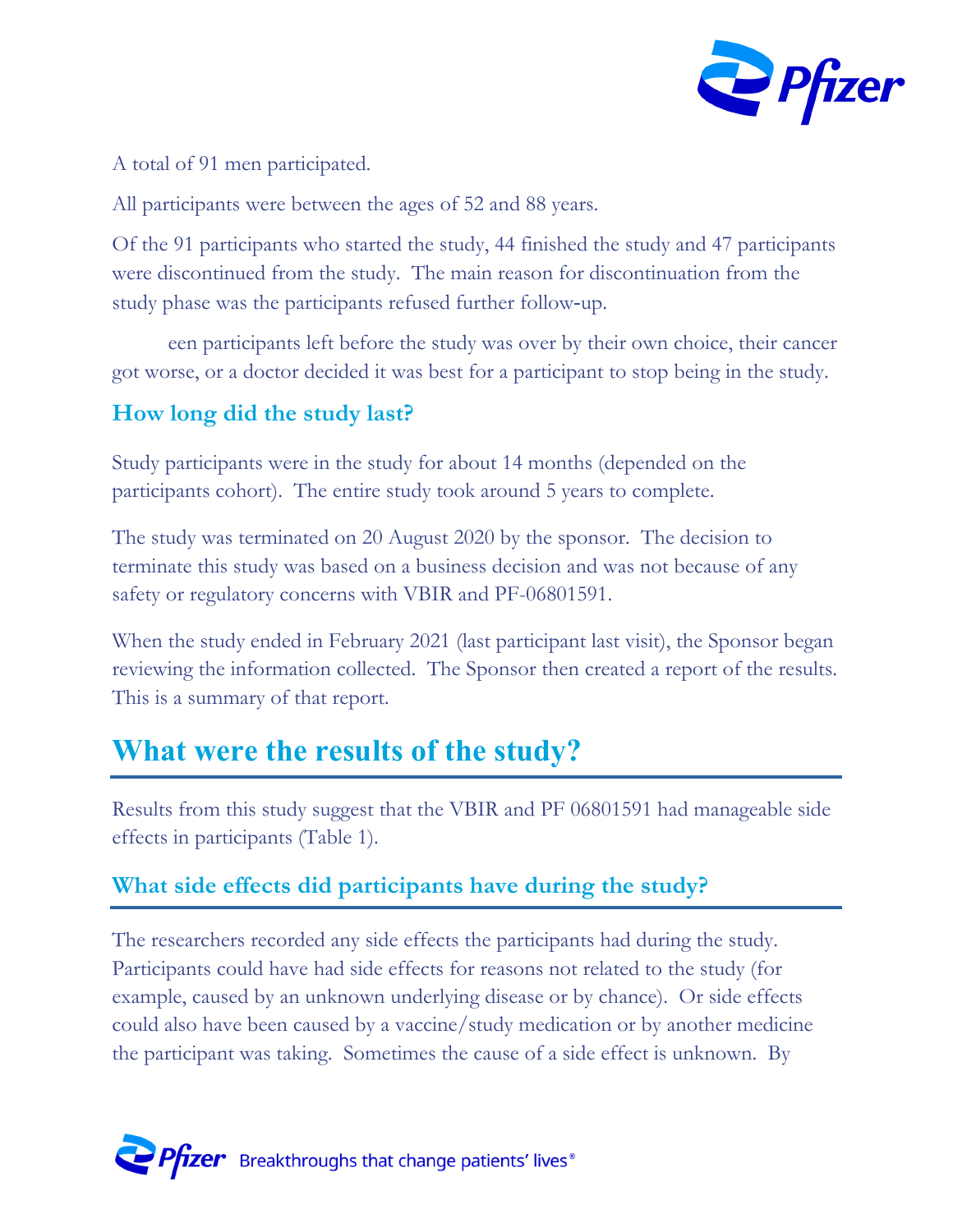

comparing side effects across many vaccine groups in many studies, doctors try to understand what effects the vaccine/study medications might have on a participant.

Ninety out of 91 (99%) participants in this study had at least 1 side effect. A total of 27 participants discontinued the study treatment because of side effects. The most common side effects – those reported by at least 20% of participants – are described below.

Below are instructions on how to read Table 1.

#### **Instructions for Understanding Table 1.**

- The **1st** column of Table 1 lists side effects that were commonly reported during the study. All side effects reported in at least 20% of participants are listed.
- The **2nd** column tells how many of the 91 participants being administered the VBIR and PF-06801591 reported each side effect. Next to this number is the percentage of the 91 participants being administered the VBIR and PF-06801591 who reported the side effect.
- Using these instructions, you can see that 35 out of the 91 participants (38%) being administered the VBIR and PF-06801591 reported joint pain.

| Table 1. Commonly reported side effects by study participants |                                 |  |
|---------------------------------------------------------------|---------------------------------|--|
| <b>Side effects</b>                                           | <b>VBIR and PF-06801591</b>     |  |
|                                                               | (91 Participants)               |  |
| Low red blood cell count                                      | 28 out of 91 participants (31%) |  |
| Loose stools (diarrhoea)                                      | 32 out of 91 participants (35%) |  |
| <b>Nausea</b>                                                 | 28 out of 91 participants (31%) |  |
| <b>Feeling tired</b>                                          | 43 out of 91 participants (47%) |  |

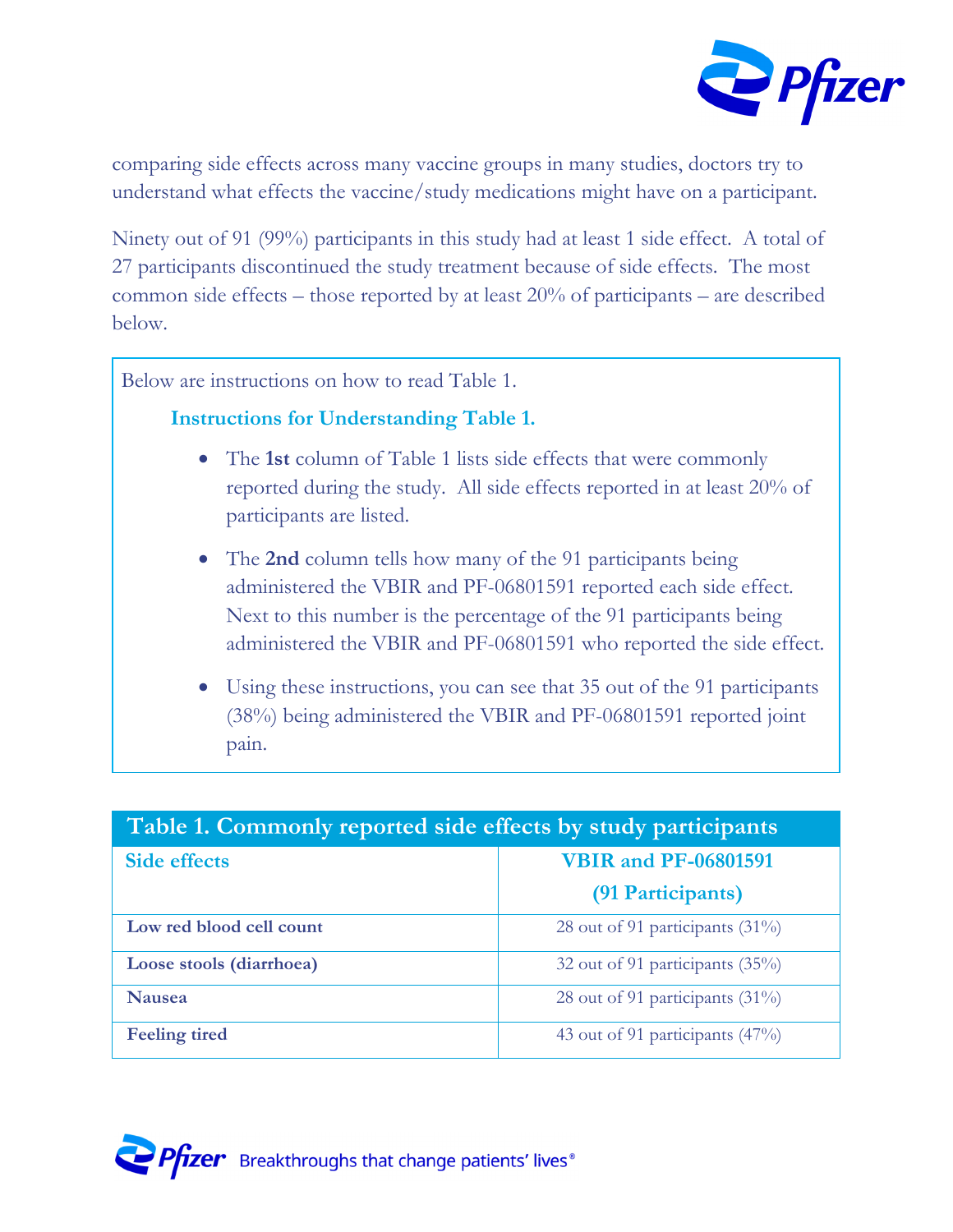

| Table 1. Commonly reported side effects by study participants |                                    |  |
|---------------------------------------------------------------|------------------------------------|--|
| <b>Flu-like illness</b>                                       | 29 out of 91 participants (32%)    |  |
| Amylase (enzyme that breaks down sugars)<br>increased         | 19 out of 91 participants $(21\%)$ |  |
| Liver test levels increased                                   | 20 out of 91 participants $(22\%)$ |  |
| Lipase (enzyme that breaks down fat<br>molecules) increased   | 21 out of 91 participants (23%)    |  |
| Decreased appetite                                            | 22 out of 91 participants (24%)    |  |
| Joint pain                                                    | 35 out of 91 participants (38%)    |  |
| <b>Back pain</b>                                              | 20 out of 91 participants $(22\%)$ |  |
| Headache                                                      | 20 out of 91 participants $(22\%)$ |  |
| Itching                                                       | 19 out of 91 participants $(21\%)$ |  |

### **Did study participants have any dose-limiting toxicities?**

A DLT is a clinically significant side effect that occurs during a specific period after starting study treatment within the study (in the first 28 days after starting study treatment) and the side effects are graded based on a pre-defined grading scale.

In Part A of the study, 1 participant (1%) experienced a DLT in the first 28 days after treatment with the vaccine, PF-06755992. The participant experienced a serious side effect of myositis (inflammation of the muscles that are used to move the body) and myasthenia gravis (a chronic autoimmune disorder in which antibodies destroy the communication between nerves and muscle, resulting in muscle weakness). Both the side effects were because of administration of the VBIR and resulted in the participant permanently stopping the administration of the VBIR.

# **Did study participants have any serious side effects?**

A side effect is considered "serious" when it is life-threatening, needs hospital care, or causes lasting problems.

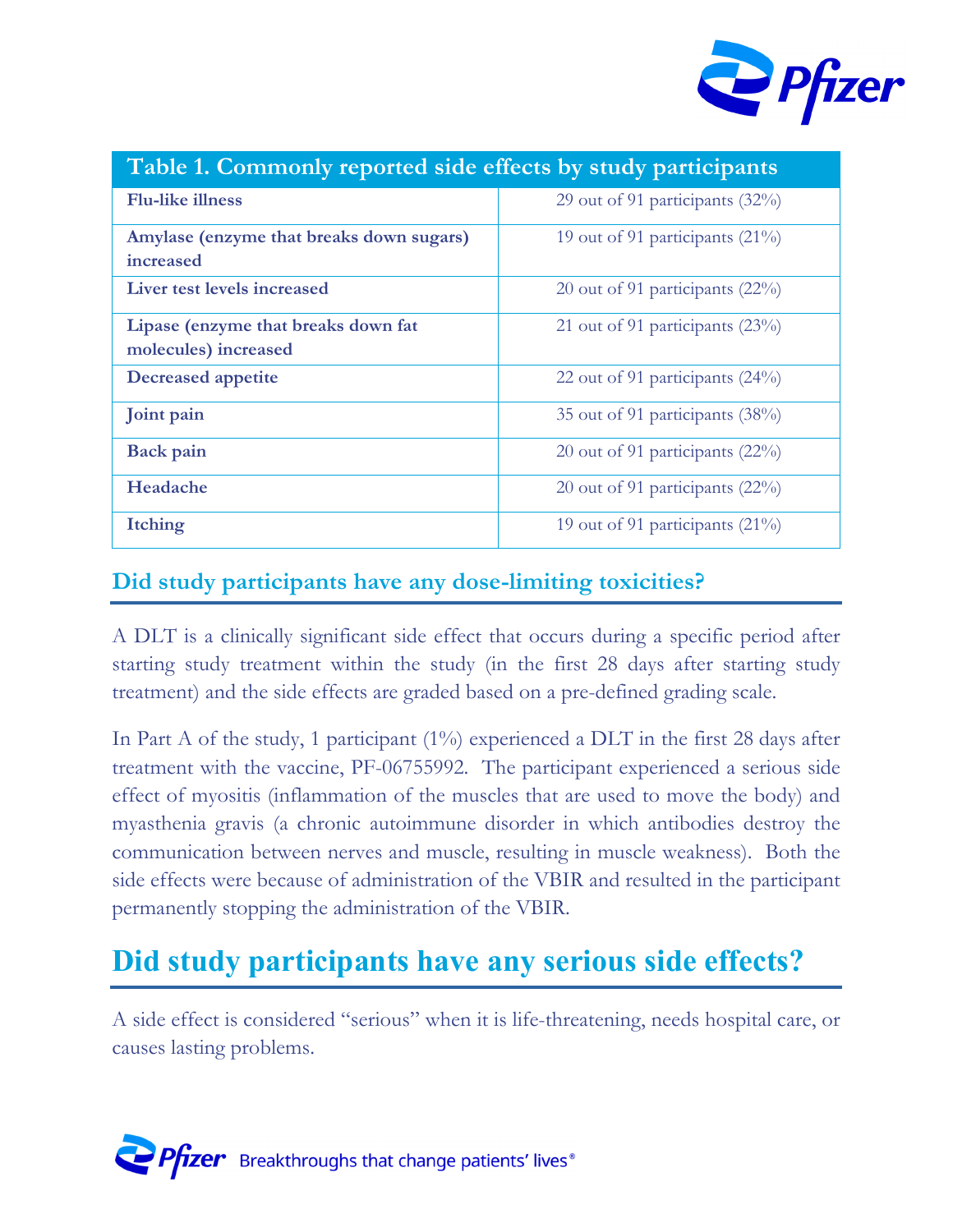

Below are instructions on how to read Table 2.

#### **Instructions for Understanding Table 2.**

- The **1st** column of Table 2 lists serious side effects that were reported during the study. All serious side effects reported by at least 5% of participants are listed.
- The **2nd** column tells how many of the 91 participants being administered the VBIR and PF-06801591 reported each serious side effect. Next to this number is the percentage of the 91 participants being administered the VBIR and PF 06801591 who reported the serious side effect.
- Using these instructions, you can see that 4 out of the 91 participants (4%) being administered the VBIR and PF 06801591 reported inflammation of the colon.

| Table 2. Commonly reported serious side effects by study<br>participants |                                  |  |  |
|--------------------------------------------------------------------------|----------------------------------|--|--|
| <b>Serious Side effects</b>                                              | <b>VBIR and PF-06801591</b>      |  |  |
|                                                                          | (91 Participants)                |  |  |
| Autoimmune disease that affects the heart                                | 1 out of 91 participants $(1\%)$ |  |  |
| Inflammation of heart muscle                                             | 1 out of 91 participants $(1\%)$ |  |  |
| Too little thyroid hormone (hypothyroidism)                              | 1 out of 91 participants $(1\%)$ |  |  |
| Abdominal pain                                                           | 2 out of 91 participants $(2\%)$ |  |  |
| Inflammation of the colon                                                | 4 out of 91 participants $(4\%)$ |  |  |
| Loose stools (diarrhoea)                                                 | 3 out of 91 participants $(3\%)$ |  |  |
| Not enough blood flow to the intestine                                   | 1 out of 91 participants $(1\%)$ |  |  |

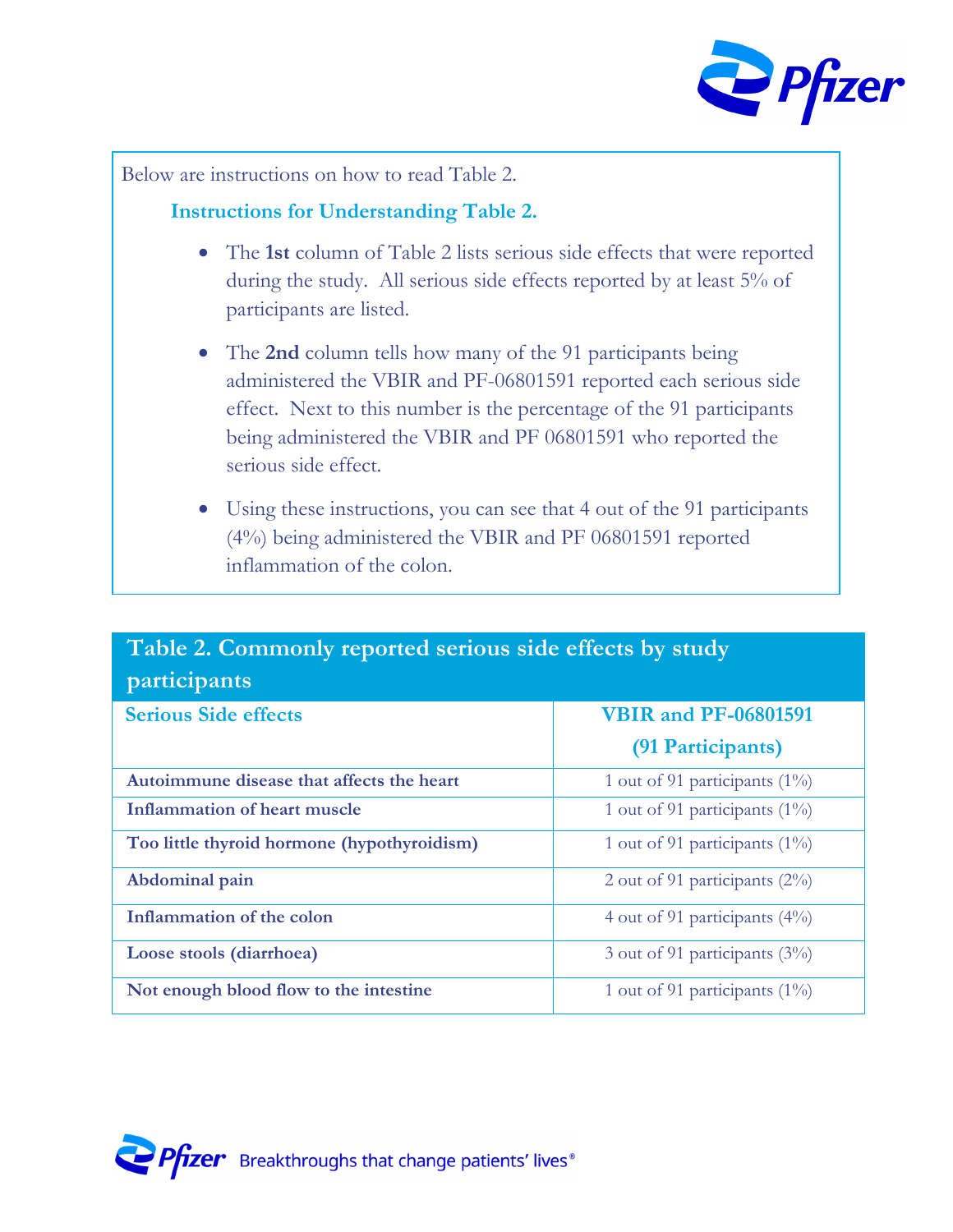

| Table 2. Commonly reported serious side effects by study                                                                |                                  |  |  |
|-------------------------------------------------------------------------------------------------------------------------|----------------------------------|--|--|
| participants                                                                                                            |                                  |  |  |
| Increasing physiological dysfunction of two or more<br>organ systems (multiple organ dysfunction<br>syndrome)           | 1 out of 91 participants $(1\%)$ |  |  |
| <b>Fever</b>                                                                                                            | 1 out of 91 participants $(1\%)$ |  |  |
| Infection or inflammation of pouches in the intestines<br>(diverticulitis)                                              | 1 out of 91 participants $(1\%)$ |  |  |
| <b>Broken</b> thigh bone                                                                                                | 1 out of 91 participants $(1\%)$ |  |  |
| Liver test levels increased (alanine aminotransferase)                                                                  | 1 out of 91 participants (1%)    |  |  |
| Liver test levels increased (aspartate<br>aminotransferase)                                                             | 1 out of 91 participants $(1\%)$ |  |  |
| Blood creatine phosphokinase increased (enzyme<br>that indicates injury or stress to muscle tissue, heart,<br>or brain) | 1 out of 91 participants $(1\%)$ |  |  |
| Low blood sodium                                                                                                        | 2 out of 91 participants (2%)    |  |  |
| <b>Muscular weakness</b>                                                                                                | 2 out of 91 participants $(2\%)$ |  |  |
| Inflammation of the muscles that are used to move<br>the body                                                           | 3 out of 91 participants (3%)    |  |  |
| <b>Broken bones from osteoporosis</b>                                                                                   | 1 out of 91 participants $(1\%)$ |  |  |
| <b>Temporary loss of consciousness</b>                                                                                  | 1 out of 91 participants (1%)    |  |  |
| Severe kidney injury                                                                                                    | 2 out of 91 participants (2%)    |  |  |
| Blockage in one or both ureters                                                                                         | 1 out of 91 participants $(1\%)$ |  |  |
| Excess fluid around the outside of the lungs                                                                            | 1 out of 91 participants $(1\%)$ |  |  |
| High blood pressure in the blood vessels that supply<br>the lungs                                                       | 2 out of 91 participants $(2\%)$ |  |  |

Six participants (7%) died during the study, of which 5 participants (5%) deaths were because of a serious side effect and in 2 of those participants (2%) deaths were considered related to the administration of the VBIR.

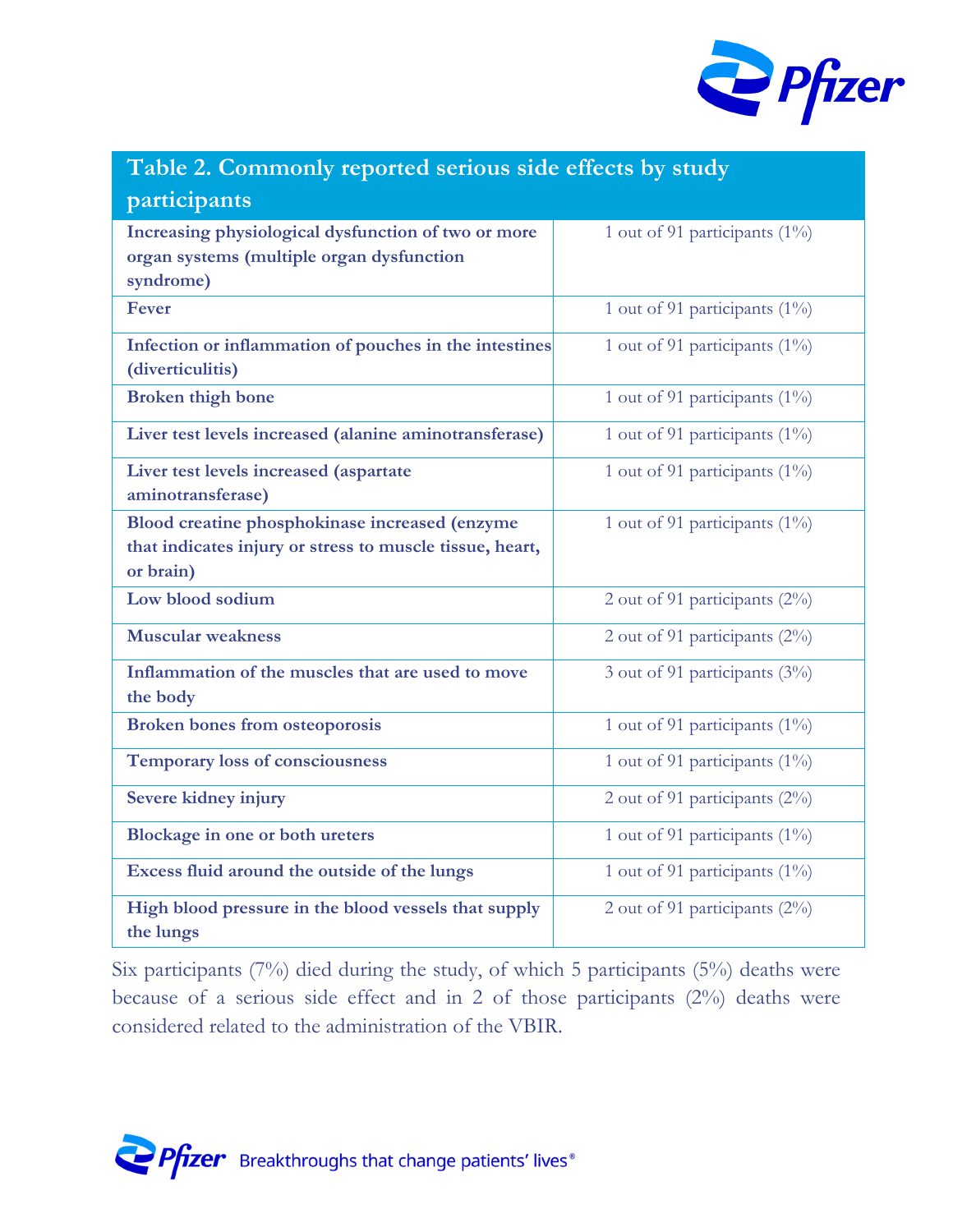

Increasing doses of the VBIR alone and in combination with increasing doses of PF-06801591 were well-tolerated in prostate cancer participants.

Based on these results, the researchers have decided that the results are not likely the result of chance. This does not mean that everyone in this study had these results. This is a summary of just some of the main results of this study. Other studies may have different results.